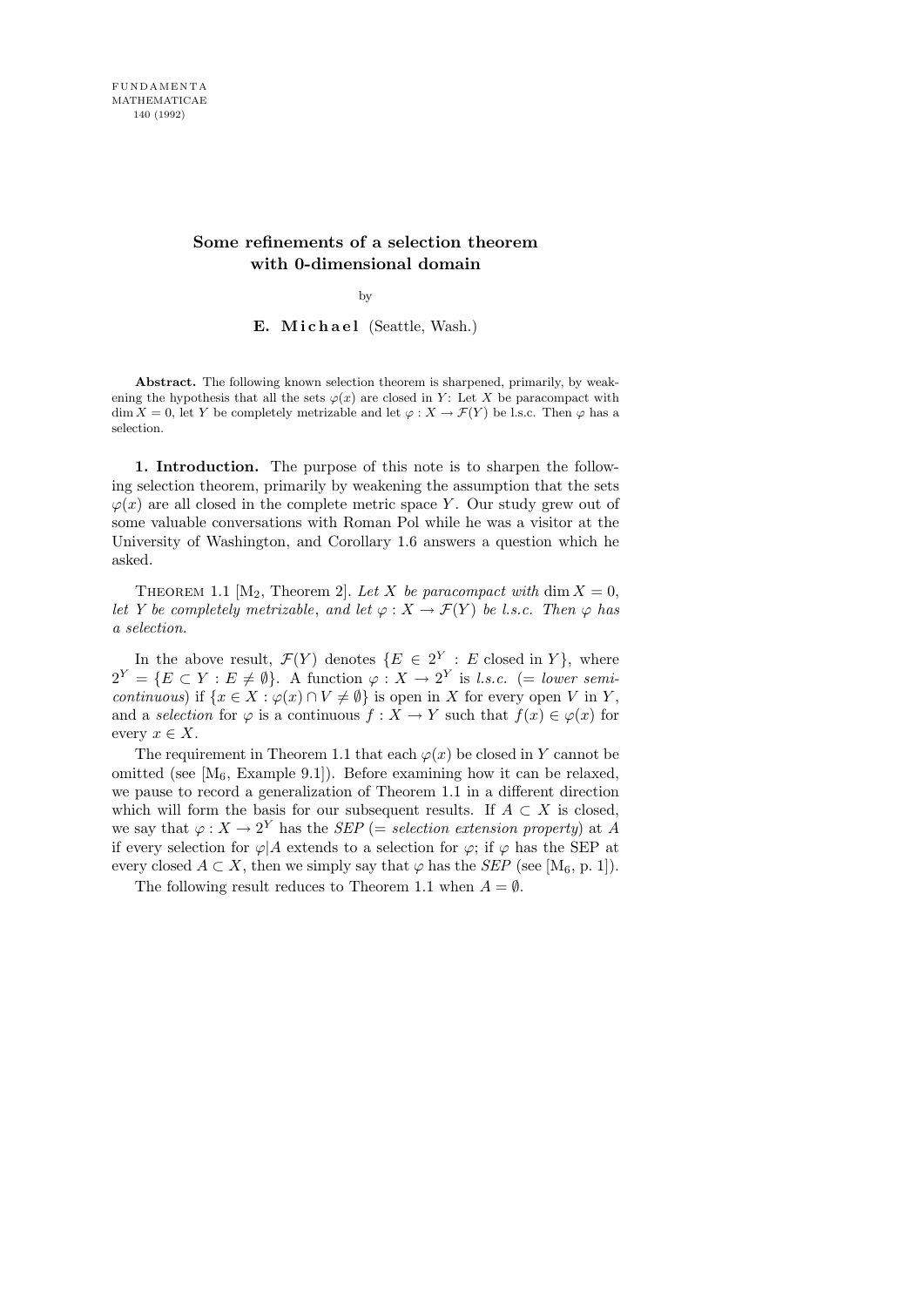THEOREM 1.2  $[M_4,$  Theorem 1.2. Let X be paracompact, Y completely metrizable,  $A \subset X$  closed with  $\dim_X X \backslash A = 0$  (1), and  $\varphi : X \to \mathcal{F}(Y)$  l.s.c. Then  $\varphi$  has the SEP at A.

We now turn to refinements of Theorem 1.2 which do not require that every  $\varphi(x)$  be closed in Y. The simplest of these is the following result, which reduces to Theorem 1.2 when  $C = \emptyset$ .

THEOREM 1.3 [M<sub>6</sub>, Theorem 1.3]. Let X, Y and  $A \subset X$  be as in Theorem 1.2. Let  $C \subset X$  be countable, and let  $\varphi : X \to 2^Y$  be l.s.c. with  $\varphi(x) \in \mathcal{F}(Y)$  for  $x \notin C$ . Then  $\varphi$  has the SEP at A.

It was observed in  $[M_6,$  Section 8 that Theorem 1.3 remains valid if C is only assumed to be a countable union of closed, discrete subsets of  $X$ . Proceeding further in this direction, we obtain the following generalization of Theorem 1.3. We say that  $\varphi : X \to 2^Y$  has the SNEP (= selection neighborhood extension property) at a closed set  $A \subset X$  if every selection for  $\varphi|A$  extends to a selection for  $\varphi|U$  for some open  $U \supset A$ ; if  $\varphi$  has the SNEP at every closed (resp. singleton)  $A \subset X$ , then we say that  $\varphi$  has the SNEP (resp. pointwise SNEP).

THEOREM 1.4. Let X, Y and  $A \subset X$  be as in Theorem 1.2. Let  $C =$  $\bigcup_n C_n$  with each  $C_n$  closed in X, and let  $\varphi: X \to 2^Y$  be l.s.c. with  $\varphi(x) \in$  $\mathcal{F}(Y)$  for  $x \notin C$  and with  $\varphi|C_n$  having the SNEP for all n. Then  $\varphi$  has the SEP at A.

Remark. Theorem 1.4 is of some interest even when  $C = X$ . In that case, Y need only be metrizable (rather than completely metrizable), since we can then simply replace  $Y$  by a completely metrizable space containing it.

We now come to the principal results of this paper. Theorem 1.5 sharpens Theorem 1.4 in a new direction, under the mild restriction that A and the  $C_n$ 's are  $G_\delta$ -subsets of  $X(2)$ . We adopt the notation that, if  $\varphi: X \to 2^Y$ , then  $\overline{\varphi}: X \to \mathcal{F}(Y)$  is defined by  $\overline{\varphi}(x) = \varphi(x)$ . As observed in [M<sub>1</sub>, Proposition 2.3,  $\overline{\varphi}$  is l.s.c. if and only  $\varphi$  is l.s.c.

THEOREM 1.5. Let X, Y,  $A \subset X$  and  $C = \bigcup_n C_n$  be as in Theorem 1.4, and assume that A and the  $C_n$ 's are  $G_\delta$ -subsets of X. Let Z be a  $G_\delta$  in Y, and let  $\varphi: X \to 2^Y$  be l.s.c. with  $\varphi(x) \in \mathcal{F}(Z)$  for  $x \notin C$ , with  $\overline{\varphi}(x) \cap Z$ dense in  $\overline{\varphi}(x)$  for  $x \in C$  (<sup>3</sup>), and with  $\varphi|C_n$  having the pointwise SNEP for all n. Then  $\varphi$  has the SEP at A.

<sup>(&</sup>lt;sup>1</sup>) This means that  $X\setminus A$  is non-empty and dim  $S\leq 0$  for all closed (in X)  $S\subset X\setminus A$ . If X is metrizable (more generally, if A is a  $G_{\delta}$  in X), this is equivalent to dim  $X\setminus A = 0$ .

 $(2)$  Examples 6.1 and 6.2 show that this restriction cannot omitted.

 $(3)$  Example 6.3 shows that this assumption, which is automatically satisfied when  $Z = Y$ , cannot be omitted.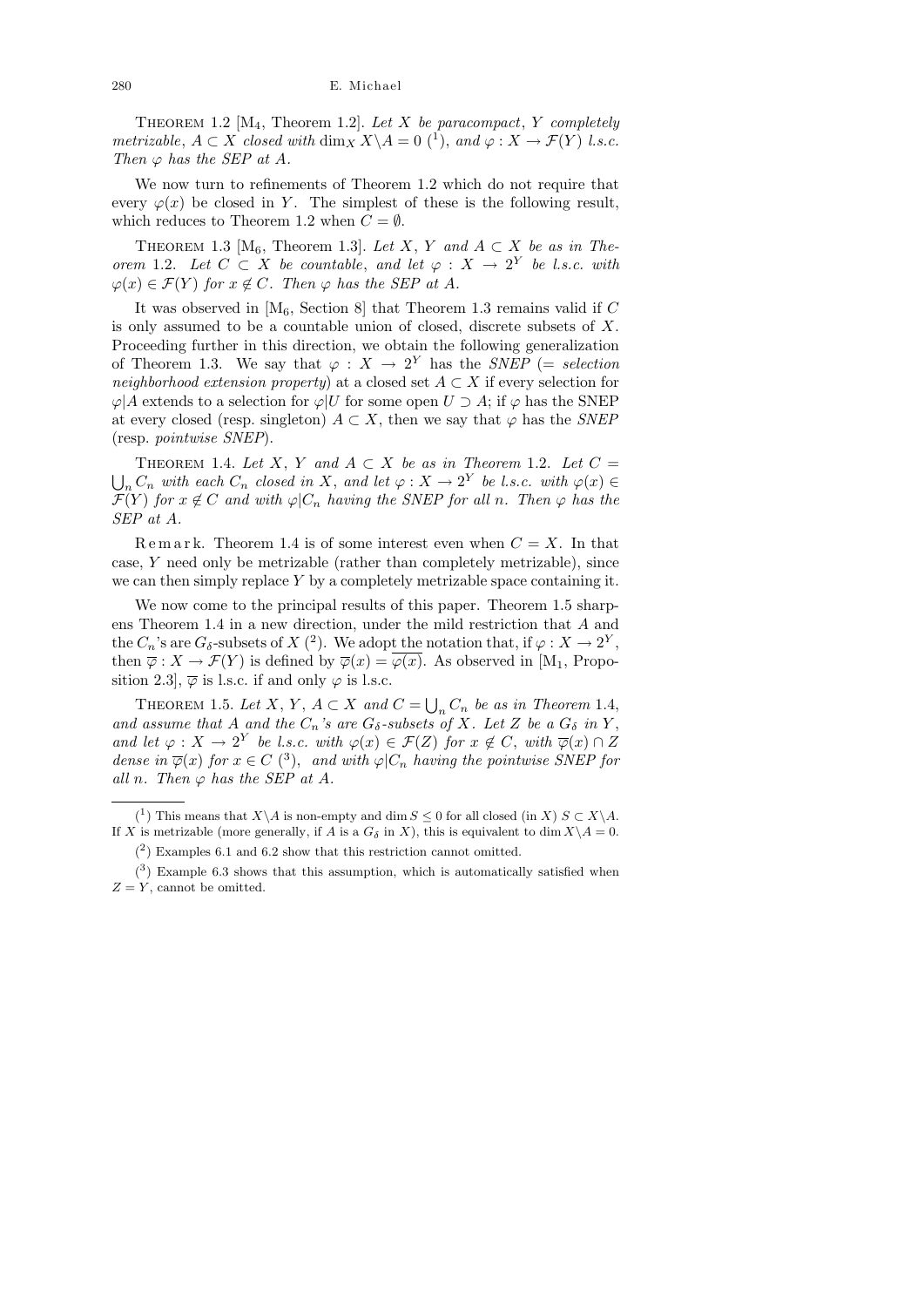While the statement of Theorem 1.5 is somewhat involved, it has the following easily stated corollary which answers a question raised by R. Pol.

COROLLARY 1.6. Let X be metrizable with dim  $X = 0$ , let Y be completely metrizable,  $Z \subset Y$  a dense  $G_{\delta}, C \subset X$  countable, and  $\varphi : X \to 2^Y$  with  $\varphi(x) = Z$  for  $x \notin C$  and with  $\overline{\varphi}(x) = Y$  all  $x \in X$ . Then  $\varphi$  has the SEP.

We conclude this introduction with one more result. It was proved in  $[M_7, Theorem 1.2(b)]$  that Theorem 1.2 remains valid if the assumption that  $\varphi(x)$  is closed in Y for every  $x \in X$  is weakened to assuming only that there exists a  $G_{\delta}$ -subset Z of  $X \times Y$  such that  $\varphi(x)$  is relatively closed in  $Z(x)$ for every  $x \in X$  (<sup>4</sup>). Similarly, Theorem 1.5 can be generalized as follows.

THEOREM 1.7. Let X, Y,  $A \subset X$  and  $C = \bigcup_n C_n$  be as in Theorem 1.5. Let Z be a  $G_{\delta}$  in  $X \times Y$ , and let  $\varphi : X \to 2^Y$  be l.s.c. with  $\varphi(x) \in \mathcal{F}(Z(x))$ for  $x \notin C$ , with  $\overline{\varphi}(x) \cap Z(x)$  dense in  $\overline{\varphi}(x)$  for  $x \in C$ , and with  $\varphi|C_n$  having the pointwise SNEP for all n. Then  $\varphi$  has the SEP at A.

After establishing some lemmas in Section 2, Theorem 1.4 will be proved in Section 3, Theorem 1.5 in Section 4, and Theorem 1.7 in Section 5. Section 6 is devoted to examples.

2. Some lemmas. Lemmas 2.1 and 2.2 are simple observations, stated without proof. Lemma 2.3 will be applied in the proof of Theorem 1.4, and Lemma 2.5 and Corollary 2.6 in the proof of Theorem 1.5.

LEMMA 2.1. If  $\varphi: X \to 2^Y$  has the pointwise SNEP, so does  $\varphi |E$  for every  $E \subset X$ .

LEMMA 2.2. Let  $\varphi: X \to 2^Y$ , let  $W \subset X \times Y$  be open with  $\varphi(x) \cap W(x)$  $\neq \emptyset$  for all  $x \in X$ , and define  $\alpha: X \to 2^Y$  by  $\alpha(x) = \varphi(x) \cap W(x)$ . If  $\varphi$  is l.s.c. or has the SNEP at  $A \subset X$ , then  $\alpha$  has the same property.

LEMMA 2.3. Let X be paracompact,  $A \subset X$  closed with  $\dim_X X \backslash A = 0$ , and let  $\varphi: X \to 2^Y$  have the SNEP at A and at every  $x \in X \backslash A$ . Then  $\varphi$ has the SEP at A.

Proof. Let g be a selection for  $\varphi$ |A. We must extend g to a selection for  $\varphi$ .

C a set 1: dim  $X = 0$ . Extend g to a selection h for  $\varphi|U$  for some open  $U \supset A$ . Choose an open cover  $(U_\lambda)$  of  $X\backslash A$  such that  $\varphi|U_\lambda$  has a selection  $f_{\lambda}$  for each  $\lambda$ . The open cover  $\{U\} \cup (U_{\lambda})$  of X has a disjoint open refinement  $\{U'\}\cup (U'_{\lambda})$ . Define  $f: X \to Y$  by  $f|U' = h|U'$  and  $f|U'_{\lambda} = f_{\lambda}|U'_{\lambda}$ . This f is a selection for  $\varphi$  which extends  $g$ .

<sup>(&</sup>lt;sup>4</sup>) For  $E \subset X \times Y$  and  $x \in X$ , we define  $E(x) = \{y \in Y : (x, y) \in E\}.$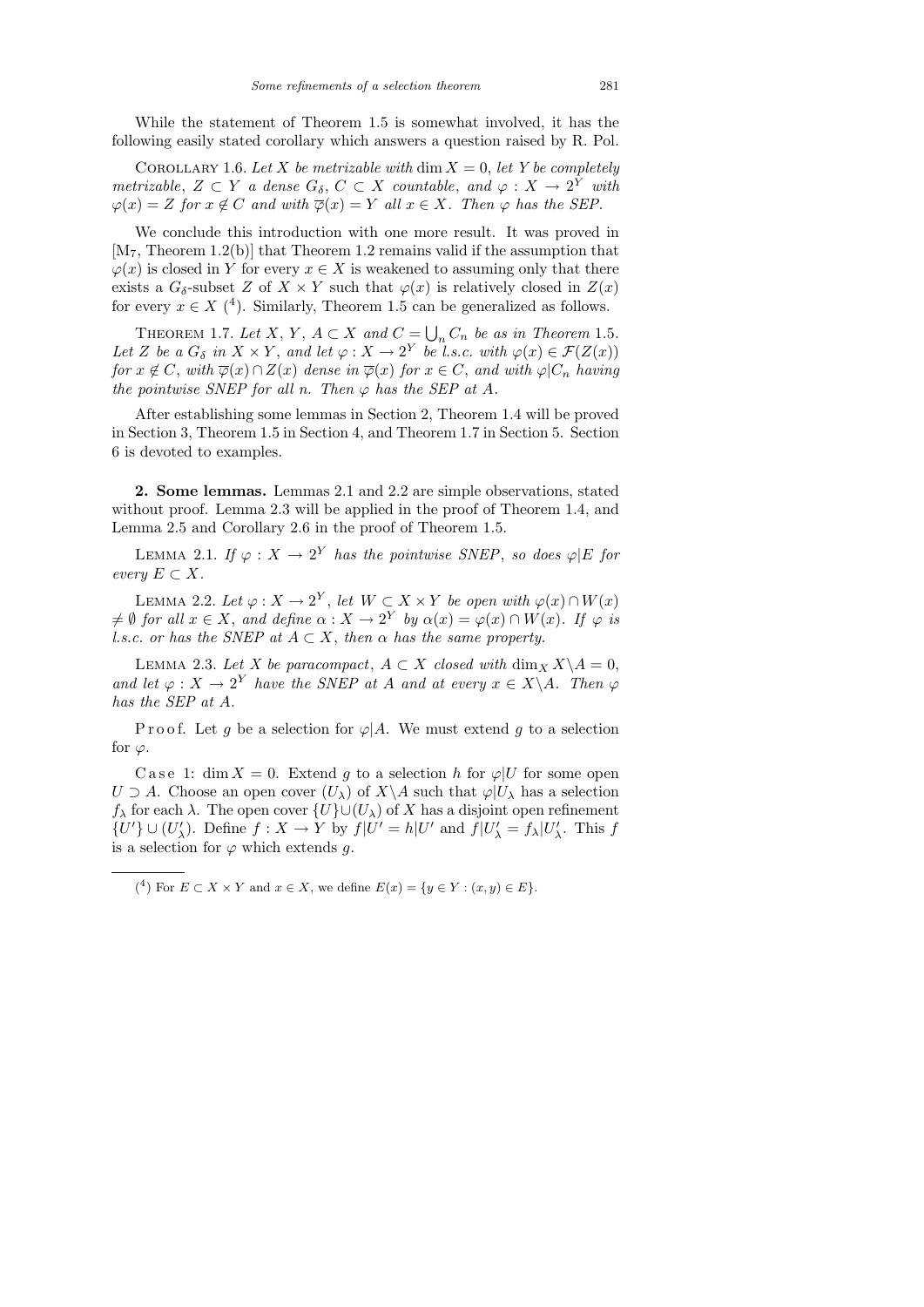C a s e 2: dim<sub>X</sub>  $X \setminus A = 0$ . As in Case 1, extend g to selection h for  $\varphi | U$ for some open  $U \supset A$ . Pick V open in X with  $A \subset V \subset \overline{V} \subset U$ , and let  $X^* = X \backslash V$  and  $A^* = \overline{V} \backslash V$ . Now  $X^*$  is closed in X and  $X^* \subset X \backslash A$ , so  $\dim X^* \leq 0$ . By Case 1 applied to  $X^*$  and  $A^*$ , the selection  $h|A^*$  for  $\varphi|A^*$ extends to a selection k for  $\varphi|X^*$ . Define  $f: X \to Y$  by  $f|\overline{V} = h|\overline{V}$  and  $f|X^* = k$ . This f is a selection for  $\varphi$  extending g. ■

COROLLARY 2.4. If X is paracompact with dim  $X = 0$ , then  $\varphi : X \to 2^Y$ has the (pointwise) SEP if and only if it has the (pointwise) SNEP.

Proof. This follows immediately from the special case of Lemma 2.3 where dim  $X = 0$ .

LEMMA 2.5. Let X be paracompact,  $A \subset X$  a closed  $G_{\delta}$  with  $\dim_X X \backslash A$  $= 0, Y$  metrizable, and let  $\varphi: X \backslash A \rightarrow 2^Y$  have the pointwise SNEP. Suppose that  $g : A \to Y$  and that g extends to a continuous  $f : X \to Y$  such that  $f(x) \in \overline{\varphi}(x)$  for  $x \in X \backslash A$ . Then g extends to a continuous  $h: X \to Y$  such that  $h(x) \in \varphi(x)$  for  $x \in X \backslash A$ .

P r o o f. Since A is a closed  $G_{\delta}$  in the normal space X, there is a continuous  $u: X \to [0,1]$  such that  $A = u^{-1}(0)$ . Let  $\varrho$  be a compatible metric on Y, and let

$$
V = \{(x, y) \in (X \backslash A) \times Y : \varrho(y, f(x)) < u(x)\}.
$$

Then V is open in  $(X\backslash A) \times Y$  and  $\varphi(x) \cap V(x) \neq \emptyset$  for all  $x \in X\backslash A$ . Define  $\alpha: X \backslash A \to 2^Y$  by  $\alpha(x) = \varphi(x) \cap V(x)$ . Then  $\alpha$  has the pointwise SNEP by Lemmas 2.1 and 2.2.

Since  $X \setminus A$  is an  $F_{\sigma}$  in X, we have  $X \setminus A$  paracompact (by  $[M_1,$  Proposition 3) and dim  $X \setminus A = 0$ . Hence  $\alpha$  has a selection k by Case 1 of Lemma 2.3 (with X replaced by  $X\setminus A$  and  $\varphi$  by  $\alpha$ ). Define  $h: X \to Y$  by  $h|A = g$ and  $h|(X\setminus A)=k$ . This h satisfies all our requirements.

The following corollary should be compared to Lemma 2.3.

COROLLARY 2.6. Let X be paracompact,  $A \subset X$  a closed  $G_{\delta}$  with  $\dim_X X \backslash A = 0$ , and let  $\varphi : X \to 2^Y$  be l.s.c. and have the SNEP at every  $x \in X \backslash A$ . Then  $\varphi$  has the SEP at A. More generally, every selection g for  $\overline{\varphi}|A$  extends to a continuous  $k : X \to Y$  such that  $k(x) \in \varphi(x)$  for every  $x \in X \backslash A$ .

P r o o f. We may clearly suppose that  $Y$  is completely metrizable. Since  $\overline{\varphi}$  is also l.s.c., g extends to a selection f for  $\overline{\varphi}$  by Theorem 1.2. Hence, by Lemma 2.5, g extends to a continuous  $k : X \to Y$  such that  $k(x) \in \varphi(x)$  for every  $x \in X \backslash A$ . ■

**3. Proof of Theorem 1.4.** Let g be a selection for  $\varphi$  |A. We must extend g to a selection f for  $\varphi$ .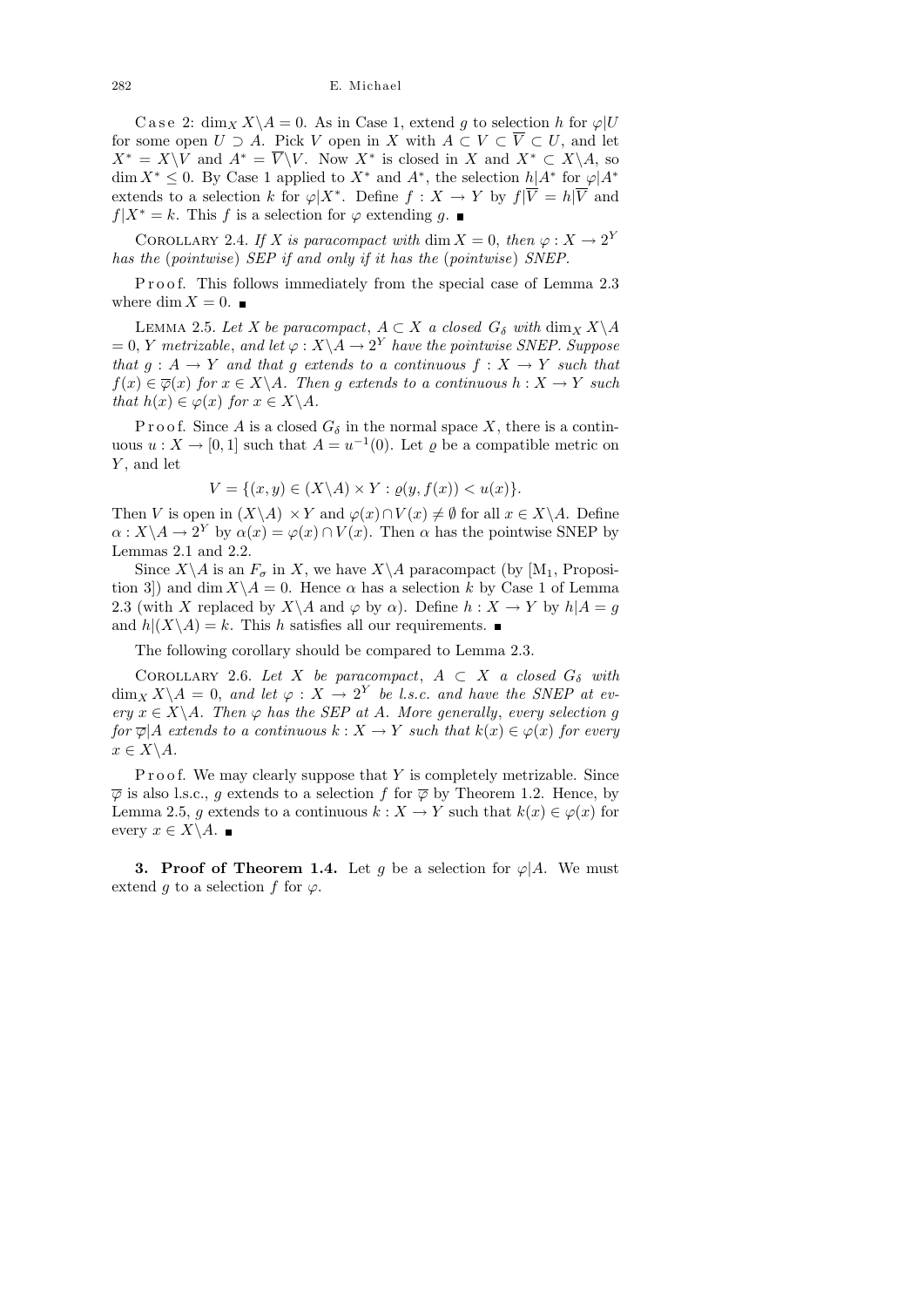Let  $B_0 = A$  and let  $B_n = A \cup \bigcup_{i=1}^n C_i$  for  $n > 0$ . Let  $\varrho$  be a compatible, complete metric on Y. By induction, we will construct selections  $f_n$  for  $\overline{\varphi}$ such that:

(a)  $f_0|A = g$ , (b)  $f_{n+1}(x) = f_n(x) \in \varphi(x)$  for  $x \in B_n$ , (c)  $\varrho(f_{n+1}(x), f_n(x)) \leq 2^{-n}$  for all  $x \in X$ .

Suppose that we had such functions  $f_n$ . Then  $(f_n)$  converges uniformly to a selection f for  $\overline{\varphi}$  by (c). Clearly f extends g by (a) and (b). Also  $f(x) \in \varphi(x)$  for  $x \in \bigcup_n B_n$  by (b), and  $f(x) \in \varphi(x)$  for  $x \notin \bigcup_n B_n$  because  $\varphi(x) = \overline{\varphi}(x)$  for such x by our hypotheses. Hence f is a selection for  $\varphi$ which extends g.

It remains to construct the sequence  $(f_n)$ . Since  $\varphi$  is l.s.c., so is  $\overline{\varphi}$ , and hence g extends to a selection  $f_0$  for  $\overline{\varphi}$  by Theorem 1.2. Now suppose  $f_0, \ldots, f_n$  have been chosen, and let us choose  $f_{n+1}$ . Let

$$
W = \{(x, y) \in X \times Y : \varrho(y, f_n(x)) < 2^{-n}
$$

}

Then W is open in  $X \times Y$  and  $\varphi(x) \cap W(x) \neq \emptyset$  for all  $x \in X$ . Define  $\alpha : X \to Y$  $2^Y$  by  $\alpha(x) = \varphi(x) \cap W(x)$ . Since  $\varphi|_{n+1}$  has the SNEP, so does  $\alpha|_{n+1}$  by Lemma 2.2. Also dim<sub>Cn+1</sub>  $C_{n+1}\setminus (C_{n+1}\cap B_n) \leq 0$  because dim<sub>X</sub>  $X\setminus A = 0$ and  $B_n \supseteq A$ . Hence, by Lemma 2.3, the selection  $f_n|(C_{n+1} \cap B_n)$  for  $\alpha|(C_{n+1}\cap B_n)$  extends to a selection h for  $\alpha|C_{n+1}$ . Define  $k: B_{n+1}\to Y$ by  $k|B_n = f_n|B_n$  and  $k|C_{n+1} = h$ . This k is a selection for  $\alpha|B_{n+1}$ . Now  $\alpha: X \to 2^Y$  is l.s.c. by Lemma 2.2, and hence so is  $\overline{\alpha}: X \to \mathcal{F}(Y)$ . Since  $\dim_X X\backslash B_{n+1} \leq 0$  (because  $B_{n+1} \supseteq A$ ), k extends to a selection  $f_{n+1}$  for  $\overline{\alpha}$  by Theorem 1.2. This  $f_{n+1}$  has all required properties.

4. Proof of Theorem 1.5. The proof proceeds along the same lines as the proof of Theorem 1.4, but the details are more complicated.

Let g be a selection for  $\varphi$ |A. We must extend g to a selection f for  $\varphi$ .

Let  $B_0 = A$  and let  $B_n = A \cup \bigcup_{i=1}^n C_i$  for  $n > 0$ . Then  $B_n$  is a  $G_\delta$  in X for all n. Let  $\varrho$  be a compatible, complete metric on Y. Since Z is a  $G_{\delta}$  in  $Y$ , it is completely metrizable; let  $d$  be a compatible, complete metric on  $Z$ . Finally, define  $\psi: X \to \mathcal{F}(Z)$  by  $\psi(x) = \overline{\varphi}(x) \cap Z$ . Our assumptions imply that  $\psi(x) = \varphi(x)$  for  $x \notin C$  and that  $\psi(x) = \overline{\varphi}(x)$  for all  $x \in X$ . Thus  $\psi$  is l.s.c., and hence so is  $\psi$ .

By induction, we will construct selections  $f_n$  for  $\overline{\varphi}$  such that:

- (a)  $f_0|A = g$ , (b)  $f_{n+1}(x) = f_n(x) \in \varphi(x)$  for  $x \in B_n$ , (c)  $\varrho(f_{n+1}(x), f_n(x)) < 2^{-n}$  for all  $x \in X$ ,
- (d)  $f_n(x) \in \psi(x)$  for  $x \notin B_n$ ,
- (e)  $d(f_{n+1}(x), f_n(x)) < 2^{-n}$  for  $x \notin B_{n+1}$ .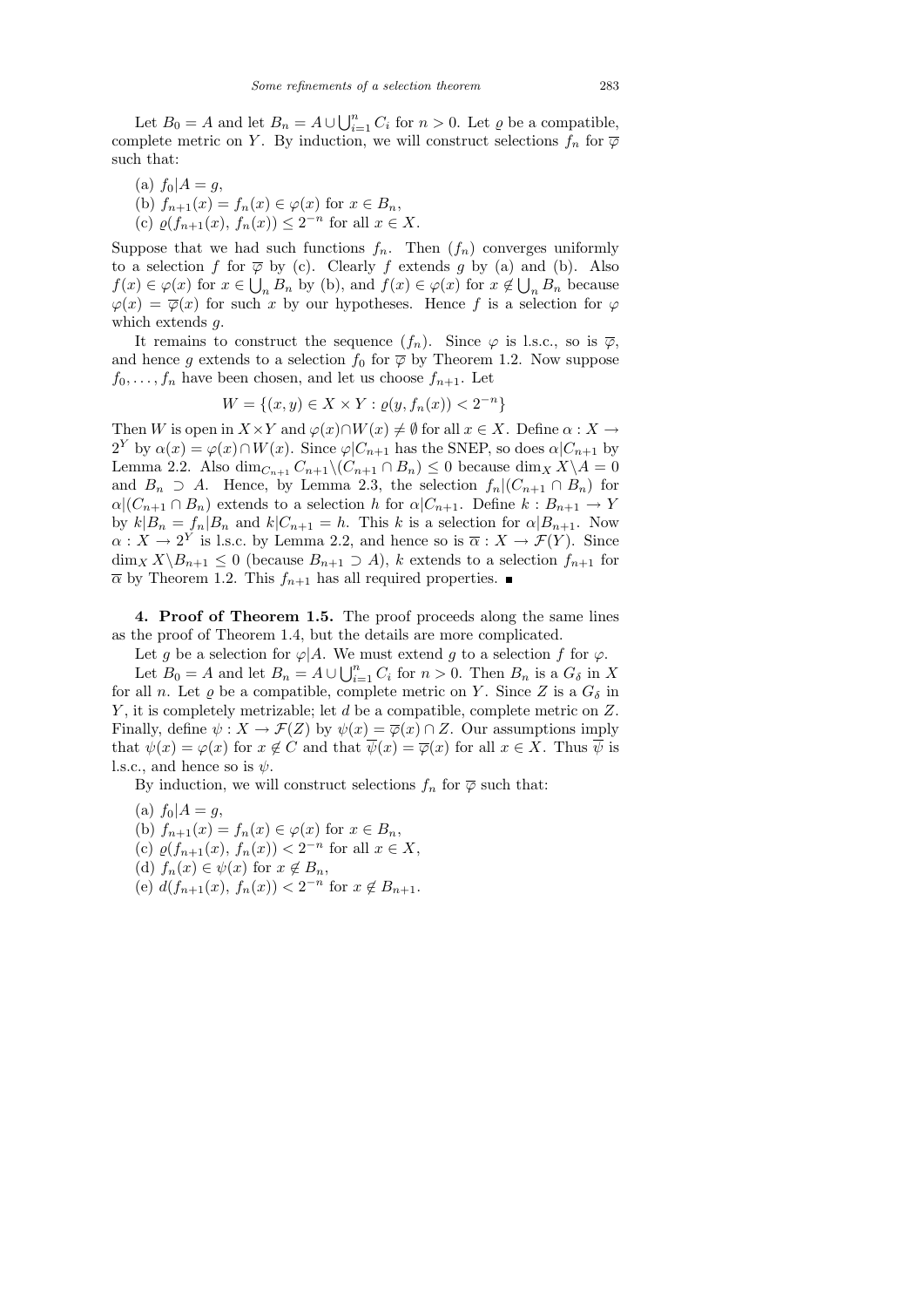284 E. Michael

Suppose that we had such functions  $f_n$ . Then  $(f_n)$  converges  $\varrho$ -uniformly to a continuous  $f: X \to Y$  by (c), and f extends g by (a) and (b). Finally, if  $x \notin \bigcup_n B_n$  then  $f(x) \in \psi(x) = \varphi(x)$  by (d) and (e), and if  $x \in \bigcup_n B_n$  then  $f(x) \in \varphi(x)$  by (a) and (b). Thus f is a selection for  $\varphi$  which extends g.

It remains to construct the sequence  $(f_n)$ . Since  $\overline{\varphi}$  is l.s.c., g extends to a selection g' for  $\overline{\varphi} = \overline{\psi}$  by Theorem 1.2. Also  $X \backslash A$  is an  $F_{\sigma}$  in X, so  $X\setminus A$  is paracompact (by  $[M_1,$  Proposition 3) and dim  $X\setminus A = 0$ . Hence  $\psi|(X\backslash A): X\backslash A \to \mathcal{F}(Z)$  has the SEP by Theorem 1.2. By Lemma 2.5, q therefore extends to a continuous  $f_0 : X \to Y$  such that  $f_0(x) \in \psi(x)$  for  $x \in X \backslash A$ .

Suppose now that we have  $f_0, \ldots, f_n$ . To construct  $f_{n+1}$ , we will first extend  $f_n|B_n$  to a suitable selection h for  $\varphi|B_{n+1}$  and will then extend h to obtain  $f_{n+1}$ .

Since  $f_n(x) \in \psi(x) \subset Z$  for all  $x \in X \backslash B_n$ , we can define

$$
V = \{(x, y) \in (X \backslash B_n) \times Z : d(y, f_n(x)) < 2^{-n}\}.
$$

Then V is relatively open in  $X \times Z$ , so  $V = \widetilde{V} \cap (X \times Z)$  for some open  $\widetilde{V}$ in  $X \times Y$ . Define

$$
W = \widetilde{V} \cap \{(x, y) \in X \times Y : \varrho(y, f_n(x)) < 2^{-n}\},
$$

so W is open in  $X \times Y$ .

For all  $x \in X \backslash B_n$  we have  $f_n(x) \in \psi(x) \subset \overline{\varphi}(x)$  and  $f_n(x) \in W(x)$ ; we can thus define  $\alpha: X \backslash B_n \to 2^Y$  by  $\alpha(x) = \varphi(x) \cap W(x)$ , and we note that  $f_n(x) \in \overline{\alpha}(x)$  for all  $x \in X \backslash B_n$ . Since  $\varphi|C_{n+1}$  has the pointwise SNEP, so does  $\varphi|(B_{n+1}\backslash B_n)$  by Lemma 2.1, and hence so does  $\alpha|(B_{n+1}\backslash B_n)$  by Lemma 2.2. Also  $B_n$  is a  $G_\delta$  in X, and  $\dim_{B_{n+1}} B_{n+1} \backslash B_n \leq 0$  because  $\dim_X X \backslash A = 0$  and  $B_n \supset A$ . Thus, by Lemma 2.5,  $f_n | B_n$  extends to a continuous  $h : B_{n+1} \to Y$  such that  $h(x) \in \alpha(x)$  for every  $x \in B_{n+1} \backslash B_n$ .

Define  $\beta: X \to 2^Y$  by

$$
\beta(x) = \begin{cases} \{f_n(x)\} & \text{if } x \in B_n, \\ \psi(x) \cap W(x) & \text{if } x \in X \backslash B_n. \end{cases}
$$

Using Corollary 2.6, we will extend h to a continuous  $f_{n+1}: X \to Y$  such that  $f_{n+1}(x) \in \beta(x)$  for every  $x \in X \backslash B_{n+1}$ .

To apply Corollary 2.6, recall that  $B_{n+1}$  is a  $G_{\delta}$  in X, and note that β is l.s.c. because  $\beta|(X\setminus B_{n+1})$  is l.s.c. (by Lemma 2.2) and  $f_n(x) \in \beta(x)$ for all  $x \in X$ . Next, every closed (in X)  $E \subset X \backslash A$  is paracompact and 0-dimensional, so  $\psi|E : E \to \mathcal{F}(Z)$  has the SEP by Theorem 1.2; it follows that  $\psi$  has the SNEP at every  $x \in X \backslash A$ , and hence so does  $\beta$ . Finally, h is a selection for  $\overline{\beta}|B_{n+1}$ , because if  $x \in B_n$  then  $h(x) = f_n(x) \in \beta(x)$ , and if  $x \in B_{n+1} \backslash B_n$  then  $h(x) \in \varphi(x) \cap W(x) \subset \overline{\psi}(x) \cap W(x) \subset \overline{\beta}(x)$ . By Corollary 2.6, we can therefore extend h to a continuous  $f_{n+1}: X \to Y$  such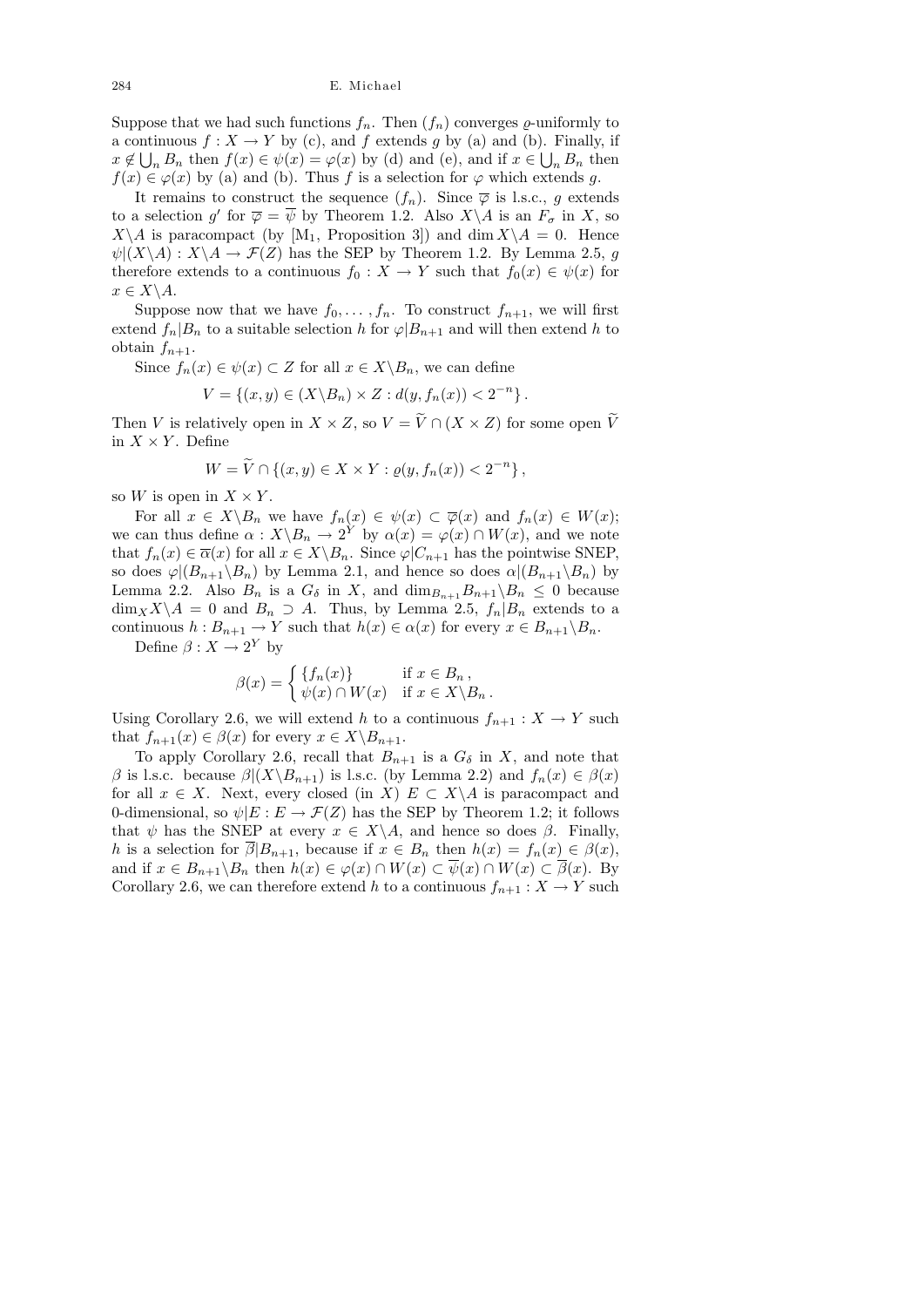that  $f_{n+1}(x) \in \beta(x)$  for every  $x \in X \backslash B_{n+1}$ , and this  $f_{n+1}$  satisfies all our requirements.

5. Proof of Theorem 1.7. The proof of Theorem 1.7 is similar to the proof of Theorem 1.5, with two principal modifications. The first of these, which is easy, replaces references to Theorem 1.2 by references to the following generalization of Theorem 1.2.

THEOREM 5.1 [M<sub>7</sub>, Theorem 1.2(b)]. Let X, Y and  $A \subset X$  be as in Theorem 1.2, let  $Z \subset X \times Y$  be a  $G_{\delta}$ , and let  $\varphi : X \to 2^Y$  be l.s.c. with  $\varphi(x) \in \mathcal{F}(Z(x))$  for every  $x \in X$ . Then  $\varphi$  has the SEP at A.

The second modification in the proof of Theorem 1.5 is more technical, and concerns condition (e) on the sequence  $(f_n)$ . That condition depends on the existence of a compatible, complete metric d on  $Z \subset Y$ , and no analogue of such a metric appears to be available for  $Z \subset X \times Y$  in Theorem 1.7. We now indicate how that difficulty can be circumvented.

Since Theorem 1.7 assumes that Z is a  $G_{\delta}$ -subset of  $X \times Y$ , we can write  $Z = \bigcap_n G_n$  with each  $G_n$  open in  $X \times Y$ . Now inductively construct two sequences, a sequence  $(f_n)$  of selections for  $\overline{\varphi}$  and a sequence  $(H_n)$  of open subsets of  $X \times Y$ , satisfying conditions (a)–(d) for  $(f_n)$  in the proof of Theorem 1.5 as well as the following replacement for condition (e):

$$
(e') f_{n+1}(x) \in H_{n+1}(x) \subset \overline{H_{n+1}(x)} \subset H_n(x) \cap G_{n+1} \text{ for } x \notin B_n.
$$

This guarantees that  $f = \lim_{n} f_n$  satisfies all our requirements.

To construct the sequences  $(f_n)$  and  $(H_n)$ , we begin by setting  $G_0 =$  $H_0 = X \times Y$  and choosing  $f_0$  as in the proof of Theorem 1.5 (but invoking Theorem 5.1 instead of Theorem 1.2). Once we have  $f_0, \ldots, f_n$  and  $H_0, \ldots, H_n$ , we note that  $f_n(x) \in H_n(x) \cap G_{n+1}$  for  $x \notin B_n$ , and we choose an open  $H_{n+1}$  in  $(X \ B_n) \times Y$  such that

$$
f_n(x) \in H_{n+1}(x) \subset \overline{H_{n+1}(x)} \subset H_n(x) \cap G_{n+1}
$$
 for  $x \notin B_n$ .

(The existence of such an  $H_{n+1}$  follows easily from the fact that  $X\backslash B_n$ , being an  $F_{\sigma}$  in X, is paracompact.) Having chosen  $H_{n+1}$ , we now construct  $f_{n+1}$ as in the proof of Theorem 1.5, with  $\tilde{V}$  replaced by  $H_{n+1}$  in the definition of W and with the reference to Theorem 1.2 replaced by a reference to Theorem 5.1.  $\blacksquare$ 

6. Examples. Our first example shows that the requirement in Theorem 1.5 that the  $C_n$ 's are all  $G_\delta$ -subsets of X cannot be omitted. As usual,  $\mathbb R$  denotes the reals,  $\mathbb Q$  the rationals, and  $\mathbb P$  the irrationals.

EXAMPLE 6.1. Let  $X$  be the one-point compactification of an uncountable discrete space, and let  $x^* \in X$  be the point at infinity. Let  $Y = \mathbb{R}$ ,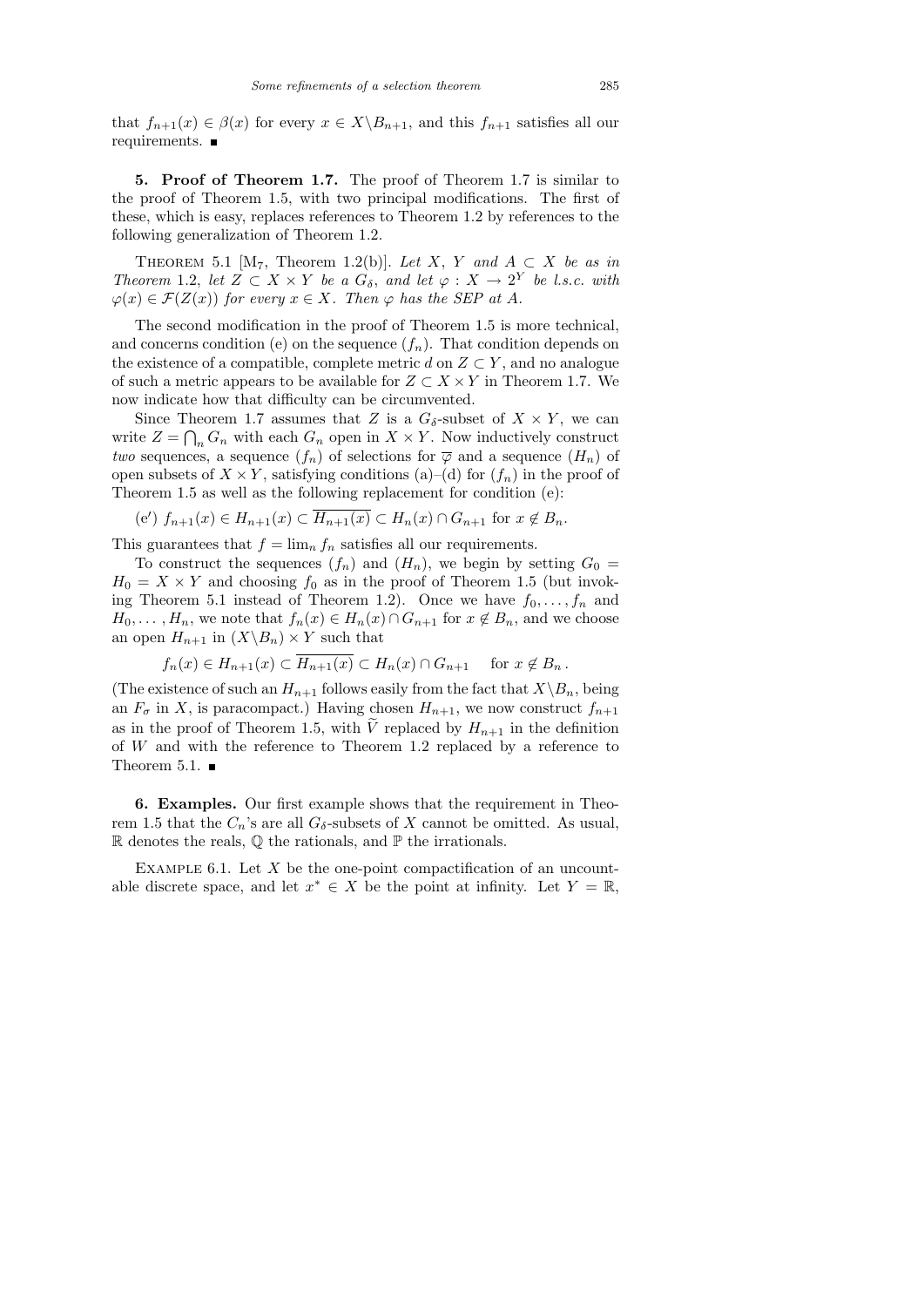and define  $\varphi: X \to 2^Y$  by  $\varphi(x^*) = \mathbb{Q}$  and  $\varphi(x) = \mathbb{P}$  if  $x \neq x^*$ . Then all assumptions of Theorem 1.5 are satisfied, with  $C_1 = \{x^*\}$  and with A and the other  $C_n$ 's all empty, except that  $C_1$  is not a  $G_\delta$  in X. Nevertheless,  $\varphi$ has no selection.

P r o o f. Suppose f were a selection for  $\varphi$ , and let  $y^* = f(x^*)$ . Then  ${x^*} = f^{-1}(y^*)$ , so  ${x^*}$  is a  $G_\delta$  in X, which is impossible.

Our next example shows that the requirement in Theorem 1.5 that A is a  $G_{\delta}$  in X cannot be omitted.

EXAMPLE  $6.2$ . Let X be a first-countable, paracompact space with  $\dim X = 0$  which has a countable, closed, non- $G_{\delta}$  subset  $A = \{x_1, x_2, \ldots\}^{5}$ . Let  $Y = \mathbb{R}$ , and define  $\varphi : X \to 2^Y$  by  $\varphi(x) = \mathbb{Q}$  if  $x \in A$  and  $\varphi(x) = \mathbb{P}$  if  $x \notin A$ . Then all assumptions of Theorem 1.5 are satisfied with  $C_n = \{x_n\},\$ except that A is not a  $G_{\delta}$  in X. However,  $\varphi$  does not have the SEP at A.

P r o o f. Let g be the selection for  $\varphi$  A defined by  $g(x) = 0$  for  $x \in A$ . If g extended to a selection f for  $\varphi$ , then  $A = f^{-1}(0)$  would be a  $G_{\delta}$  in X, a contradiction.  $\blacksquare$ 

Our last example, which was kindly provided by Roman Pol, shows that Theorem 1.5 becomes false if the requirement that  $\overline{\varphi}(x) \cap Z$  is dense in  $\overline{\varphi}(x)$ for  $x \in C$  is omitted.

EXAMPLE 6.3. Let  $X$  be a non-empty, completely metrizable space without isolated points, let  $Y = [0, 1]$  and let  $Z = (0, 1]$ . Then there exists a countable  $C \subset X$ , and a l.s.c.  $\varphi: X \to 2^Y$  with  $\varphi(x) = Z$  for  $x \notin C$  and with  $\varphi(x) \in \mathcal{F}(Y)$  for  $x \in C$ , such that  $\varphi$  has no selection.

P r o o f. Let  $x_0 \in X$ . Since no  $x \in X$  has a countable neighborhood, we can choose disjoint countable sets  $C_0, C_1, \ldots$  in X, with  $C_0 = \{x_0\}$ , such that each  $C_0 \cup \ldots \cup C_n$  is closed in X and is the set of accumulation points of  $C_{n+1}$ . Let  $C = C_0 \cup C_1 \cup \ldots$ , and define  $\varphi: X \to 2^Y$  by

$$
\varphi(x) = \begin{cases} \{0\} & \text{if } x = x_0, \\ \{0\} \cup [1/n, 1] & \text{if } x \in C_n, \\ (0, 1) & \text{if } x \notin C. \end{cases}
$$

It is easily checked that  $\varphi$  is l.s.c., so it remains to show that  $\varphi$  has no selection.

Suppose f were a selection for  $\varphi$ . Let  $D = f^{-1}(0)$ . Then  $x_0 \in D \subset C$ and D is closed in X. Also D has no isolated points, for if  $x \in D \cap C_n$ , there is a sequence  $x_i \to x$  with  $x_i \in C_{n+1}$ ; since  $f(x) = 0$  and  $f(x_i) \in$ 

<sup>(&</sup>lt;sup>5</sup>) One can, for example, take X to be the set  $\mathbb R$ , topologized by  $\{U \cup S : U$  open in  $\mathbb R$ ,  $S \subset \mathbb{P}$  (this X is sometimes called the Michael line), and take A to be the rationals in X. See [M5] or [B, pp. 390–391].